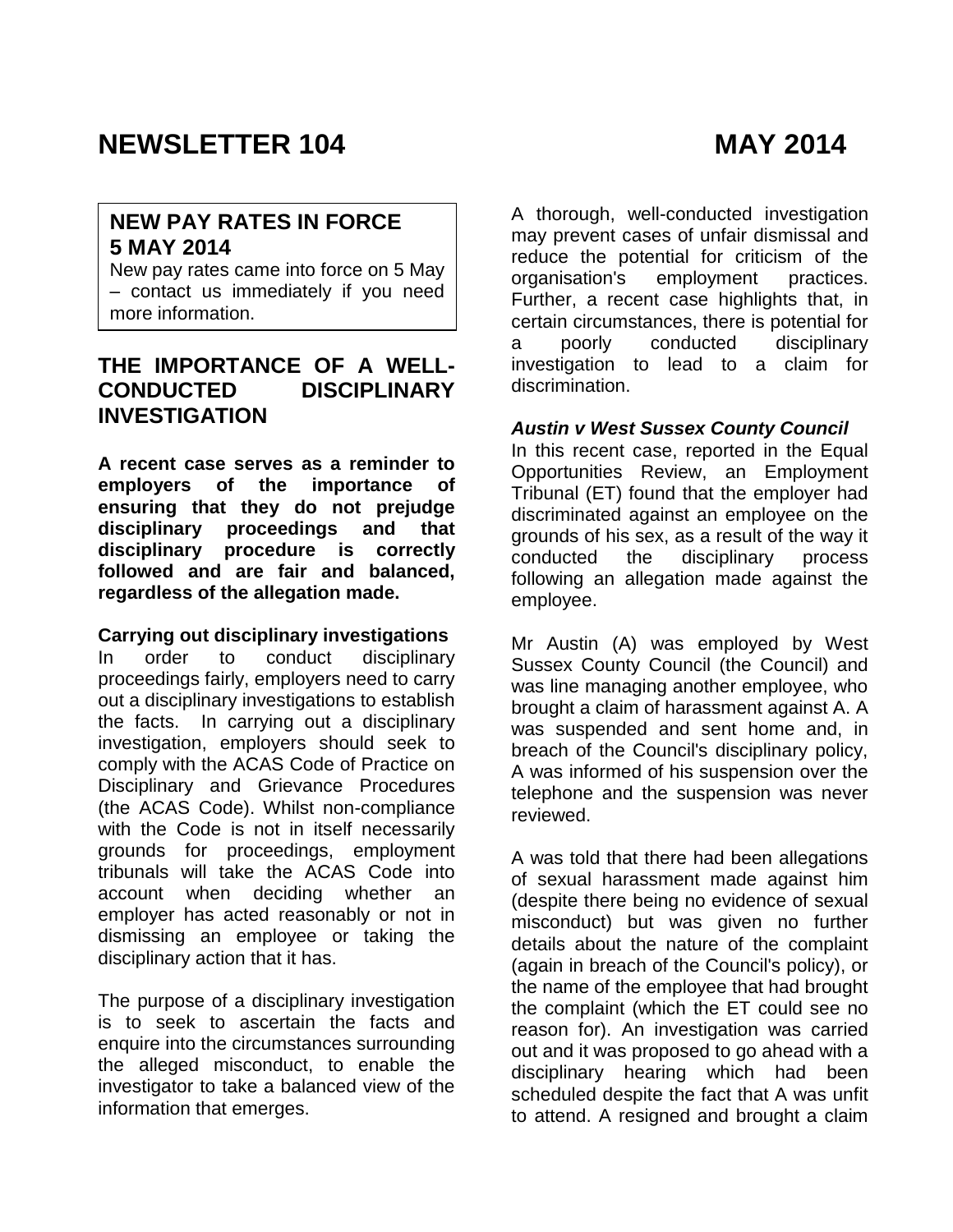for constructive unfair dismissal and sex discrimination.

The ET found that, based on the evidence of the Council's witnesses, there was nothing which pointed to A's conduct being of a sexual nature and the Council had wrongly applied this label. The ET found that, had the complaint been made against a female employee, "the conduct complained of would not have been labelled sexual harassment and the procedural irregularities…would not have flowed". The Council's conduct therefore amounted to sex discrimination. The employee's complaint of constructive unfair dismissal was also successful (i.e. he established that the Council's conduct amounted to a repudiatory breach of contract such that he was entitled to resign and bring a claim for unfair dismissal). The ET found that there had been numerous procedural failings, some of which are outlined above, including failures to follow its own policy as well as the ACAS Code. These failings, and the Council's prejudging of the disciplinary proceedings, amounted to a breach of the implied term of trust and confidence that existing between A and the Council and A had therefore been unfairly constructively dismissed.

#### **What does this mean for employers?**

This decision highlights the importance of a thorough, well-conducted disciplinary investigation whereby the fact-finding process is balanced and fair to both employees, regardless of the nature of the allegation made. The case shows that failures in this respect could not only lead to claims for unfair dismissal but could, in certain circumstances, also amount to discrimination.

This can have serious (and expensive) consequences for employers. In this case, not only did the ET make an award to

compensate A, it also made what is known as a "wider recommendation". The ET recommended that the Council, within certain time limits, review its procedures and policies, to ensure compliance with the

ACAS Code, and train its HR staff and managers (and employees involved in investigations) in respect of the revised policies. This would be a very timeconsuming and potentially expensive process.

Tribunals' powers to make wider recommendations in successful discrimination cases are due to be removed (date currently unknown). However, even without this power, the ET has powers to make significant awards in successful unfair dismissal claims (with the maximum compensatory award being the lower of one year's gross salary or £72,400) and even more significant awards in discrimination claims (where there is no compensatory award cap). In this case, the employee was awarded £168,957! And regardless of whether such a claim is successful, it would still be costly for an employer to defend. The benefits of a wellconducted and fair disciplinary investigation are therefore evident, and employers should seek to comply with the ACAS Code when carrying out disciplinary investigations, as well as complying with their own policies.

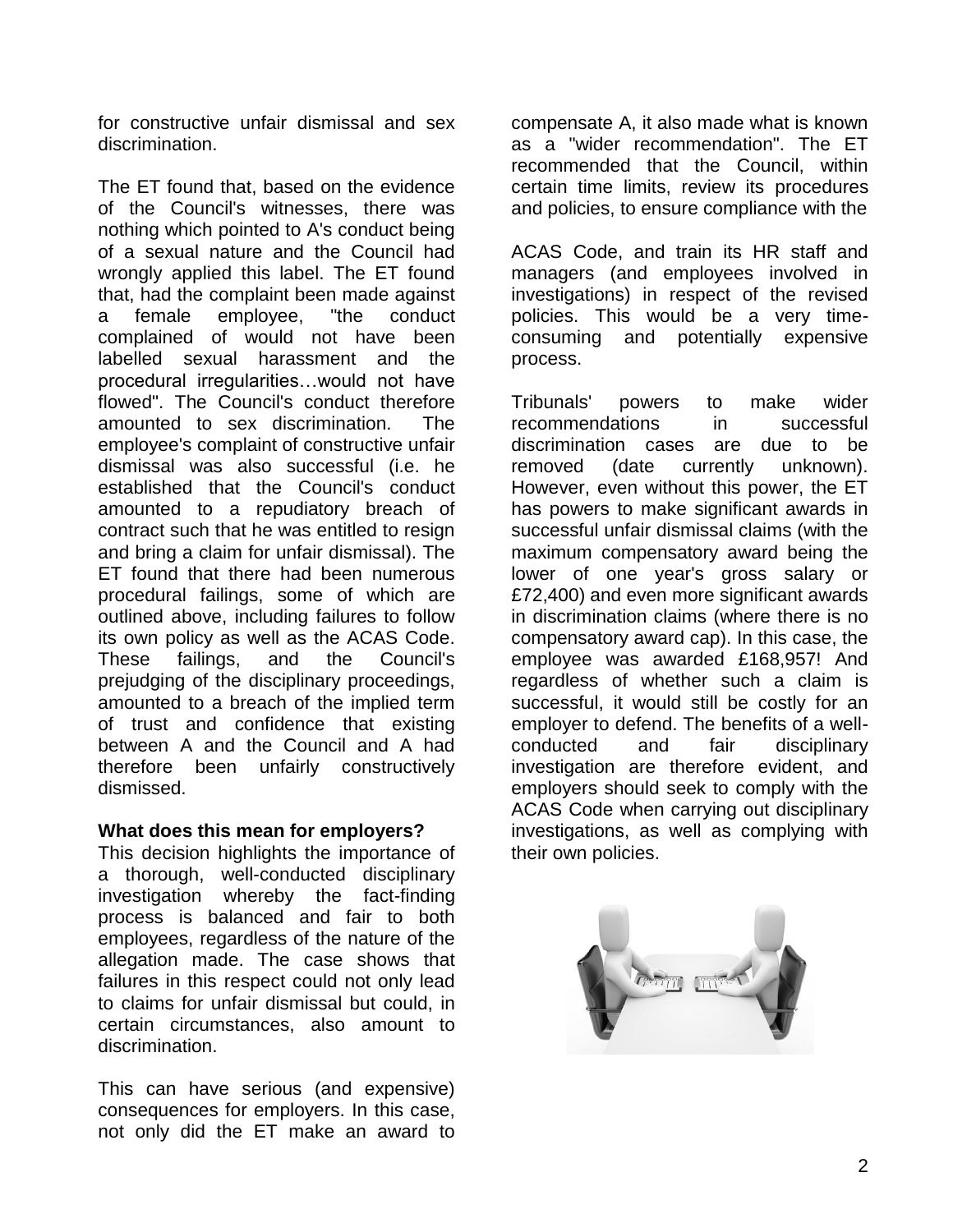# **ACAS EARLY CONCILIATION – IN FORCE 6 APRIL 2014**



#### **The Scheme**

A statutory framework has been published introducing mandatory ACAS early conciliation in tribunal claims. The scheme

places a mandatory obligation (with limited exceptions) on claimant employees to notify ACAS of their intention to bring a tribunal claim before their claim is lodged.

Transitional provisions cover the period between 6 April and 5 May 2014 during which the new scheme will be available to prospective claimants. It will then be mandatory for claims presented on or after 6 May 2014. However, ACAS anticipates that it will be well used from 6 April, as a note will feature on the employment tribunal website encouraging use even before it becomes mandatory.

The process involves employees submitting a short compulsory form, which can be done online, which is then submitted to ACAS. When this is received by ACAS a process called "Stop the Clock" takes effect which is a period of up to one month during which the employee's time limit to bring their claim is 'paused' to allow ACAS and the parties to explore whether the matter can be resolved through early conciliation. This can be extended by two weeks where parties are in active talks. An employer can also make a request for early conciliation but in these circumstances the "Stop the Clock" process does not apply.

An Early Conciliation Support Officer (ECSO) will contact the claimant employee (or their legal representative if they have one) to obtain further details of the matter (the aim is for this to happen by close of play on the working day on which ACAS receive the complaint). The ECSO will then explore the possibilities of resolution with both parties.

It is notable that the employee is required to provide ACAS with only very brief details about the nature of their claim. Employers will have to take care that they know what potential claims are being discussed, and potentially settled.

#### **If agreement is reached**

If both sides agree to conciliate and an agreement is reached, the ECSO will assist in recording this on a COT3. Care will have to be taken to ensure all claims are properly settled, as the detail provided by the employee will be brief, and it may be that an "all claims" settlement is appropriate. ACAS will be willing to apply these terms in Early Conciliation cases (when in standard cases, they will only conciliate on the claims actually lodged at tribunal).

#### **If agreement is not reached/conciliation is not undertaken**

Whilst it is mandatory for claimant employees to notify ACAS of their intention to bring a tribunal claim, it is not mandatory for either party to actually engage in conciliation. If parties decline to engage in conciliation or the conciliation is unsuccessful, the ECSO will issue a certificate to all parties confirming that the claimant employee has notified ACAS as required. Without this certificate, the employee cannot bring a claim.

Under the 'Stop the Clock' process the claimant employee will have a minimum of one month following the end of early conciliation to submit a claim to the ET, meaning that the time limit for presenting claims could be extended by some two months.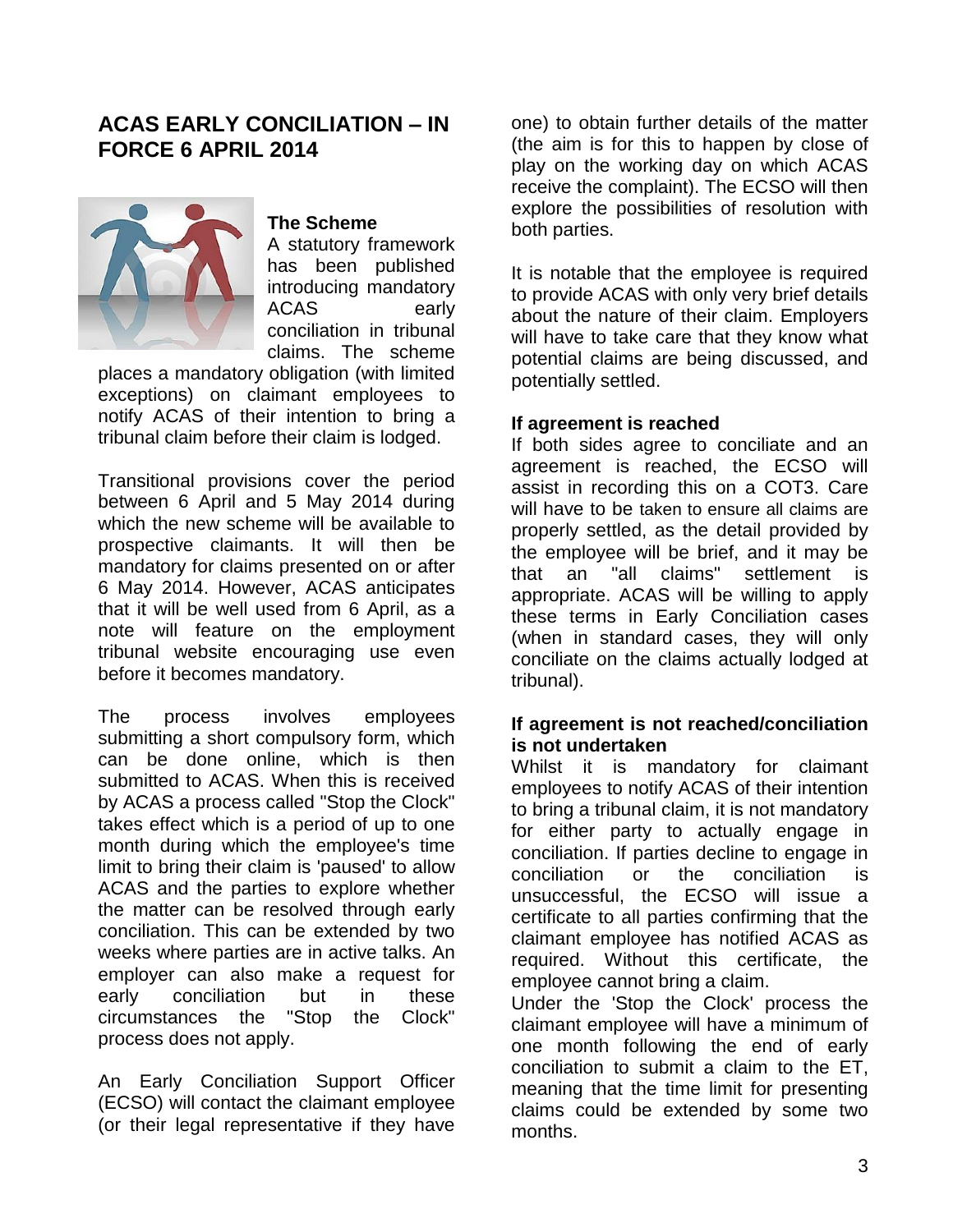Employers should also bear in mind that even if an employee does proceed to make a claim, ACAS will still offer their conciliation services at that stage.

#### **What does this mean for employers?**

The aim, of course, is to get workplace disputes resolved as early as possible and, ideally, without the need to go to tribunal, which would of course save time, cost and disruption to the business. Our view is that this increased focus on early conciliation, combined with the new tribunal fees regime which is now in force, will lead to an increase in the use of mediation to resolve disputes, which is something that employers and HR in particular, should be alive to.



# **BRITISH COATINGS FEDERATION STATEMENT ON MIT**

**(methylisothiazolinone)** 

Consumer safety is of utmost importance to all British Coatings Federation members. The use of preservatives and other biocides, such as MIT (methylisothiazolinone), is strictly controlled by the EU. MIT is a preservative used in paints as well as many other consumer goods such as household cleaning products, cosmetics and personal care products.

MIT is used in paints to prevent waterborne products from spoiling due to bacterial contamination. It gives the shelflife necessary for paint to be transported and stored for sale, and therefore is an essential ingredient in water-borne products.

The industry accepts that MIT in paint can cause an allergic reaction to the very small percentage of the population already sensitised to MIT. The industry is investigating alternatives to MIT with preservative manufacturers; however, current alternatives are extremely limited and may not provide a safer solution.

The industry has already started a programme to label products containing more than 100 parts per million of MIT, which will allow consumers allergic to MIT to be aware of its presence in paint.

The BCF and its members are open to a dialogue with dermatologists to understand the issue from their perspective. If as part of this dialogue it is found that there is a possibility of an allergic reaction below 100 parts per million, the industry is open to considering voluntary labelling on all paint products containing MIT - a commitment above and beyond the legal requirements.

The BCF remains confident that our members' products are safe to use for the vast majority of the population, if used in accordance with manufacturers' instructions. Anyone developing symptoms of an allergic reaction should seek the advice of a medical expert.

### **Facts on legal labelling requirements of paints containing MIT**

Today, EU legislation requires manufacturers to indicate the presence of MIT if levels are above 0.1% (or 1,000 parts per million), and all paint manufacturers who are members of the BCF in the UK comply with the regulations and correctly label products (in most cases paints in the UK have a percentage of MIT below this level).

From June 2015, there is a new legal requirement for MIT to be declared by manufacturers when it is present at a lower threshold of 0.01% and above (100 parts per million) as part of the EU Classification, Labelling and Packaging Regulation.